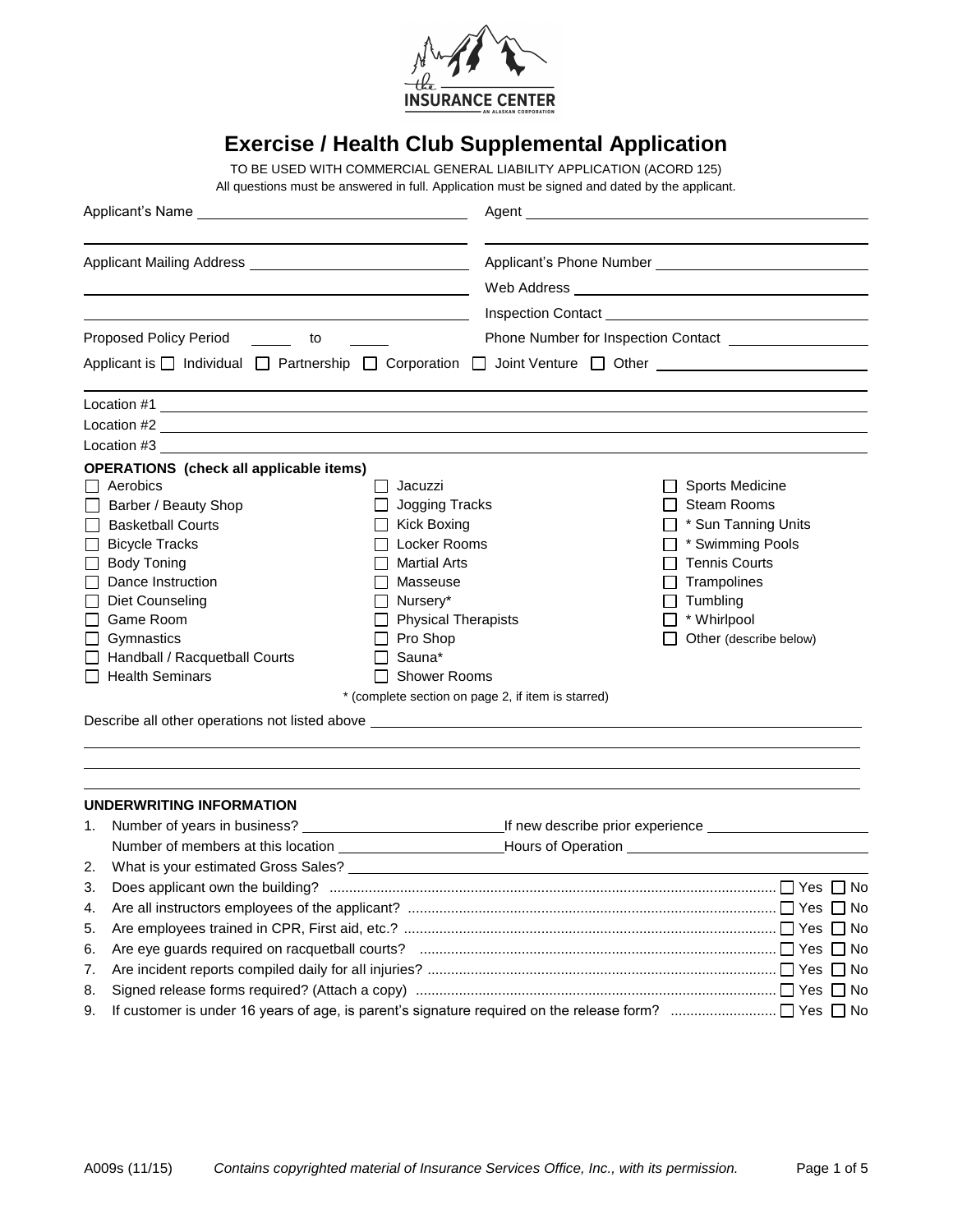|    | <b>UNDERWRITING INFORMATION (Continued)</b>                                                                                                                                                                                                    |
|----|------------------------------------------------------------------------------------------------------------------------------------------------------------------------------------------------------------------------------------------------|
|    |                                                                                                                                                                                                                                                |
|    |                                                                                                                                                                                                                                                |
|    |                                                                                                                                                                                                                                                |
|    | If yes, describe. <u>The second second second second</u> second second second second second second second second second second second second second second second second second second second second second second second second se            |
|    | 12. Is alcohol served? $\ldots$ $\ldots$ $\ldots$ $\ldots$ $\ldots$ $\ldots$ $\ldots$ $\ldots$ $\ldots$ $\ldots$ $\ldots$ $\ldots$ $\ldots$ $\ldots$ $\ldots$ $\ldots$ $\ldots$ $\ldots$ $\ldots$ $\ldots$ $\ldots$ $\ldots$ $\ldots$ $\ldots$ |
|    | SWIMMING EXPOSURE (complete when applicable)                                                                                                                                                                                                   |
|    | □ Indoor Pool - Max Depth  □ Indoor Pool - Max Depth  □ Lap Pool - Max Depth  □ Lap Pool - Max Depth  □ Lap Pool - Max Depth  □ Lap Pool - Max Depth  □ Lap Pool - Max Depth  □ Lap Pool - Max Depth  □ Lap Pool - Max Depth                   |
|    |                                                                                                                                                                                                                                                |
|    | Non-slip surface in locker, shower and sauna areas?  □ Yes □ No                                                                                                                                                                                |
|    | Lifesaving Equipment  □ Yes □ No                                                                                                                                                                                                               |
|    |                                                                                                                                                                                                                                                |
|    | Number of meters in height _______________<br>Warnings posted regarding use; i.e., pregnancy, alcohol, etc?. $\Box$ Yes $\Box$ No                                                                                                              |
|    | <b>NURSERY</b>                                                                                                                                                                                                                                 |
| 1. |                                                                                                                                                                                                                                                |
| 2. |                                                                                                                                                                                                                                                |
| 3. |                                                                                                                                                                                                                                                |
| 4. |                                                                                                                                                                                                                                                |
| 5. |                                                                                                                                                                                                                                                |
| 6. |                                                                                                                                                                                                                                                |
|    |                                                                                                                                                                                                                                                |
| 7. |                                                                                                                                                                                                                                                |
|    | <b>SUN TANNING UNITS</b>                                                                                                                                                                                                                       |
| 1. |                                                                                                                                                                                                                                                |
|    | *** IF YES, SUN TANNING - SUPPLEMENTAL APPLICATION (A008S) MUST BE COMPLETED IN ITS ENTIRETY                                                                                                                                                   |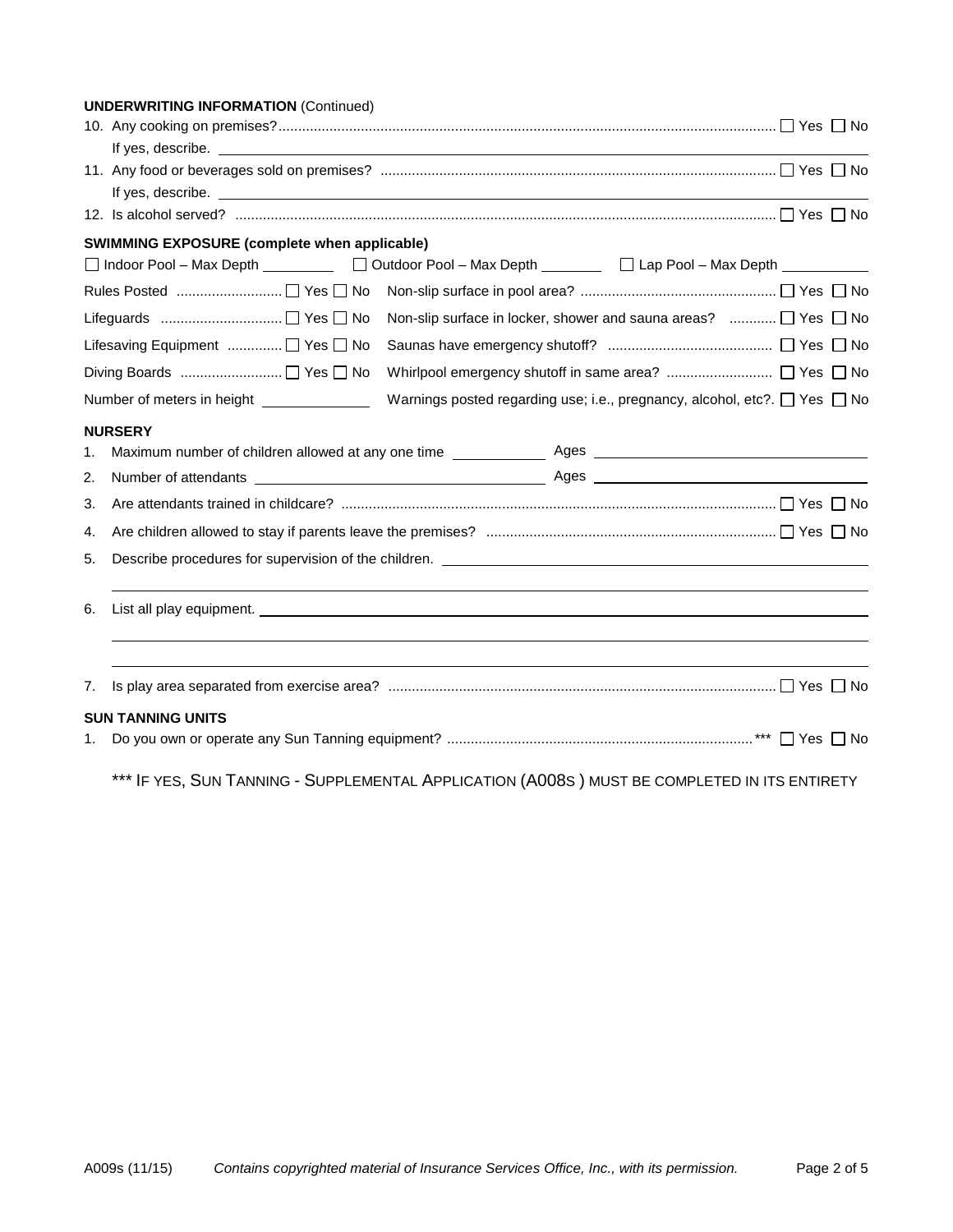### **COMMERCIAL PROPERTY**

(Please provide complete information for each insured location. **Attach** separate sheet, if necessary.)

| <b>BUILDING INFORMATION</b> | Loc.1             | Loc.2                  | Loc.3                                   |
|-----------------------------|-------------------|------------------------|-----------------------------------------|
| <b>CONSTRUCTION</b>         |                   |                        |                                         |
| <b>YEAR BUILT</b>           |                   |                        |                                         |
| # OF STORIES                |                   |                        |                                         |
| <b>TOTAL SQ. FOOTAGE</b>    |                   |                        |                                         |
| <b>PROTECTION CLASS</b>     |                   |                        |                                         |
|                             | □ Central Station | $\Box$ Central Station | <b>Central Station</b><br>$\mathcal{L}$ |
| <b>ALARM</b>                | ∃ Local           | $\Box$ Local           | $\Box$ Local                            |
|                             | $\Box$ None       | $\Box$ None            | $\Box$ None                             |
|                             | Roof              | Roof                   | Roof                                    |
| YEAR OF LATEST UPDATE       | Plumbing          | Plumbing               | Plumbing                                |
|                             | Wiring            | Wiring                 | Wiring                                  |

# **LIMITS & COVERAGE – PROPERTY**

| <b>COVERAGE</b>        | <b>COINSURANCE %</b>                               | <b>DEDUCTIBLE</b> | <b>CAUSES</b><br>OF LOSS                       | <b>VALUATION</b>                               | Loc <sub>1</sub> | Loc <sub>2</sub> | Loc <sub>3</sub> |  |
|------------------------|----------------------------------------------------|-------------------|------------------------------------------------|------------------------------------------------|------------------|------------------|------------------|--|
| <b>BUILDING</b>        | $\%$                                               |                   |                                                |                                                |                  |                  |                  |  |
| <b>BPP</b>             | %                                                  |                   | $\Box$ Basic<br>$\Box$ Broad<br>$\Box$ Special |                                                | $\Box$ A.C.V.    |                  |                  |  |
| <b>BUSINESS INCOME</b> | $-\frac{9}{6}$<br>or<br><b>Monthly Limit</b><br>\$ | \$                |                                                | $\Box$ R.C.<br>$\Box$ Market<br>Value (Submit) |                  |                  |                  |  |
| SIGNS (DESCRIBE)       |                                                    |                   |                                                |                                                |                  |                  |                  |  |
| <b>TOTAL LIMITS</b>    |                                                    |                   |                                                |                                                |                  |                  |                  |  |

#### **ADJACENT EXPOSURES**

|        | <b>RIGHT</b> | LEFT | <b>FRONT</b> | <b>REAR</b> |
|--------|--------------|------|--------------|-------------|
| Loc. 1 |              |      |              |             |
| Loc.2  |              |      |              |             |
| Loc.3  |              |      |              |             |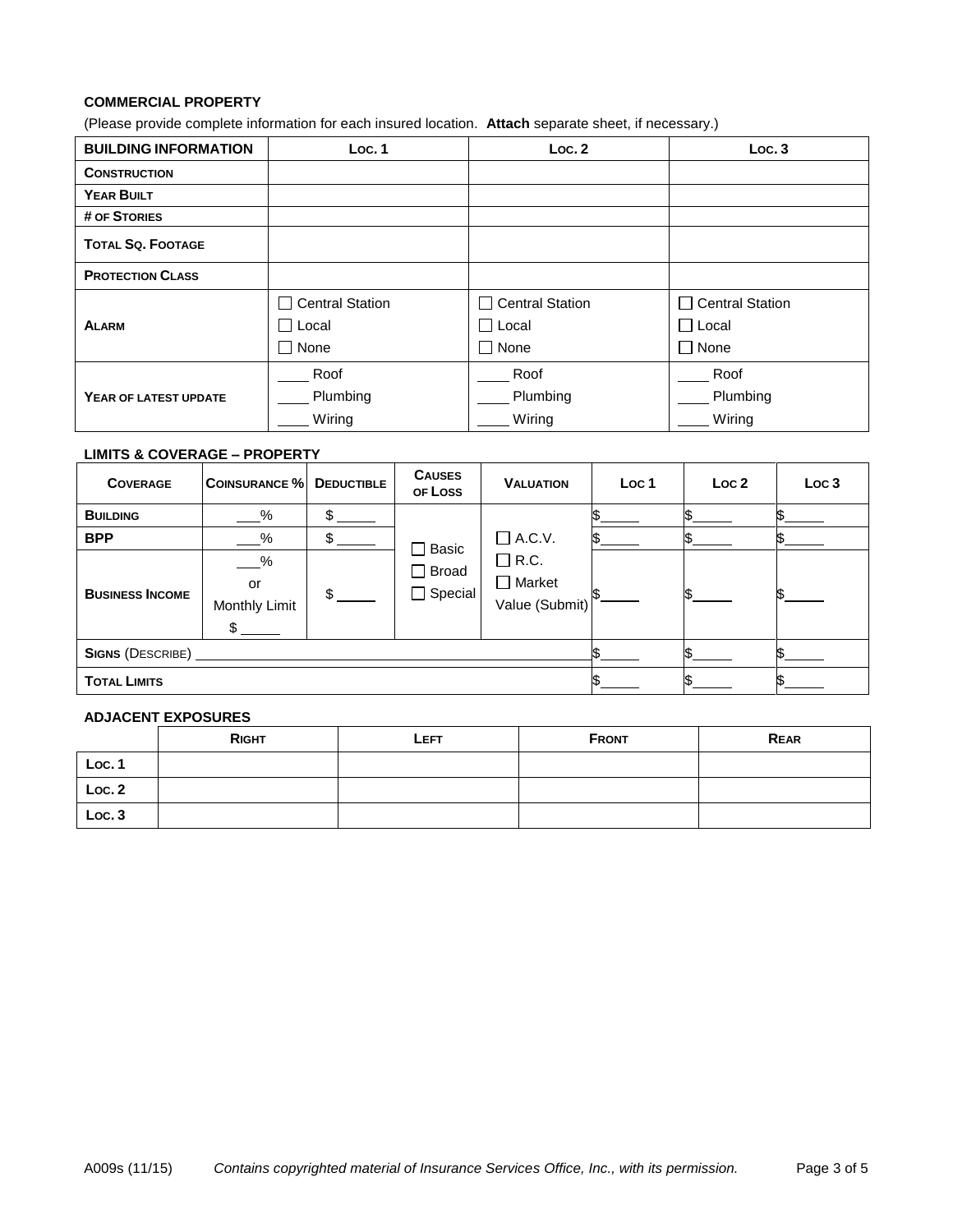#### **CONTRIBUTING INSURANCE**

| <b>NAME &amp; ADDRESS OF COMPANY</b> | % PARTICIPATION | LIMITS |
|--------------------------------------|-----------------|--------|
|                                      |                 |        |
|                                      |                 |        |
|                                      |                 |        |

# **LIMITS – GENERAL LIABILITY (PER OCCURRENCE)**

| <b>GENERAL AGGREGATE (OTHER THAN PRODUCTS/COMPLETED OPERATIONS)</b> |  |
|---------------------------------------------------------------------|--|
| <b>PRODUCTS &amp; COMPLETED OPERATIONS AGGREGATE</b>                |  |
| PERSONAL & ADVERTISING INJURY (ANY ONE PERSON OR ORGANIZATION)      |  |
| <b>EACH OCCURRENCE</b>                                              |  |
| <b>DAMAGE TO PREMISES RENTED TO YOU (ANY ONE PREMISES)</b>          |  |
| <b>MEDICAL EXPENSE (ANY ONE PERSON)</b>                             |  |
|                                                                     |  |

# **CERTIFICATE RECIPIENTS / ADDITIONAL INTERESTS**

| <b>NAME AND ADDRESS</b> | <b>RELATIONSHIP</b><br><b>TO APPLICANT</b> | <b>ADDITIONAL</b><br><b>INSURED</b> | <b>CERTIFICATE</b> |
|-------------------------|--------------------------------------------|-------------------------------------|--------------------|
|                         |                                            |                                     |                    |
|                         |                                            |                                     |                    |
|                         |                                            |                                     |                    |
|                         |                                            |                                     |                    |

# **PLEASE READ BELOW AND COMPLETE SIGNATURE BLOCK ON LAST PAGE**

I have reviewed this application for accuracy before signing it. As a condition precedent to coverage, I hereby state that the information contained herein is true, accurate and complete and that no material facts have been omitted, misrepresented or misstated. I know of no other claims or lawsuits against the applicant and I know of no other events, incidents or occurrences which might reasonably lead to a claim or lawsuit against the applicant. I understand that this is an application for insurance only and that completion and submission of this application does not bind coverage with any insurer.

**IMPORTANT NOTICE:** As part of our underwriting procedure, a routine inquiry may be made to obtain applicable information concerning character, general reputation, personal characteristics, and mode of living. Upon written request, additional information as to the nature and scope of the report, if one is made, will be provided.

# **FRAUD STATEMENT FOR THE STATE(S) OF:**

**Alabama, Alaska, Arizona, Arkansas, California, Connecticut, Delaware, District of Columbia, Georgia, Idaho, Illinois, Indiana**, **Iowa, Louisiana**, **Massachusetts**, **Michigan**, **Minnesota, Mississippi**, **Missouri**, **Montana**, **Nebraska**, **Nevada, New Hampshire**, **North Carolina**, **North Dakota**, **Rhode Island, South Carolina**, **South Dakota**, **Texas**, **Utah**, **Vermont**, **West Virginia**, **Wisconsin**, **Wyoming**: Any person who knowingly presents a false or fraudulent claim for payment of a loss or benefit or knowingly presents false information in an application for insurance is guilty of a crime and may be subject to fines and confinement in prison.

**Colorado:** It is unlawful to knowingly provide false, incomplete, or misleading facts or information to an insurance company for the purpose of defrauding or attempting to defraud the company. Penalties may include